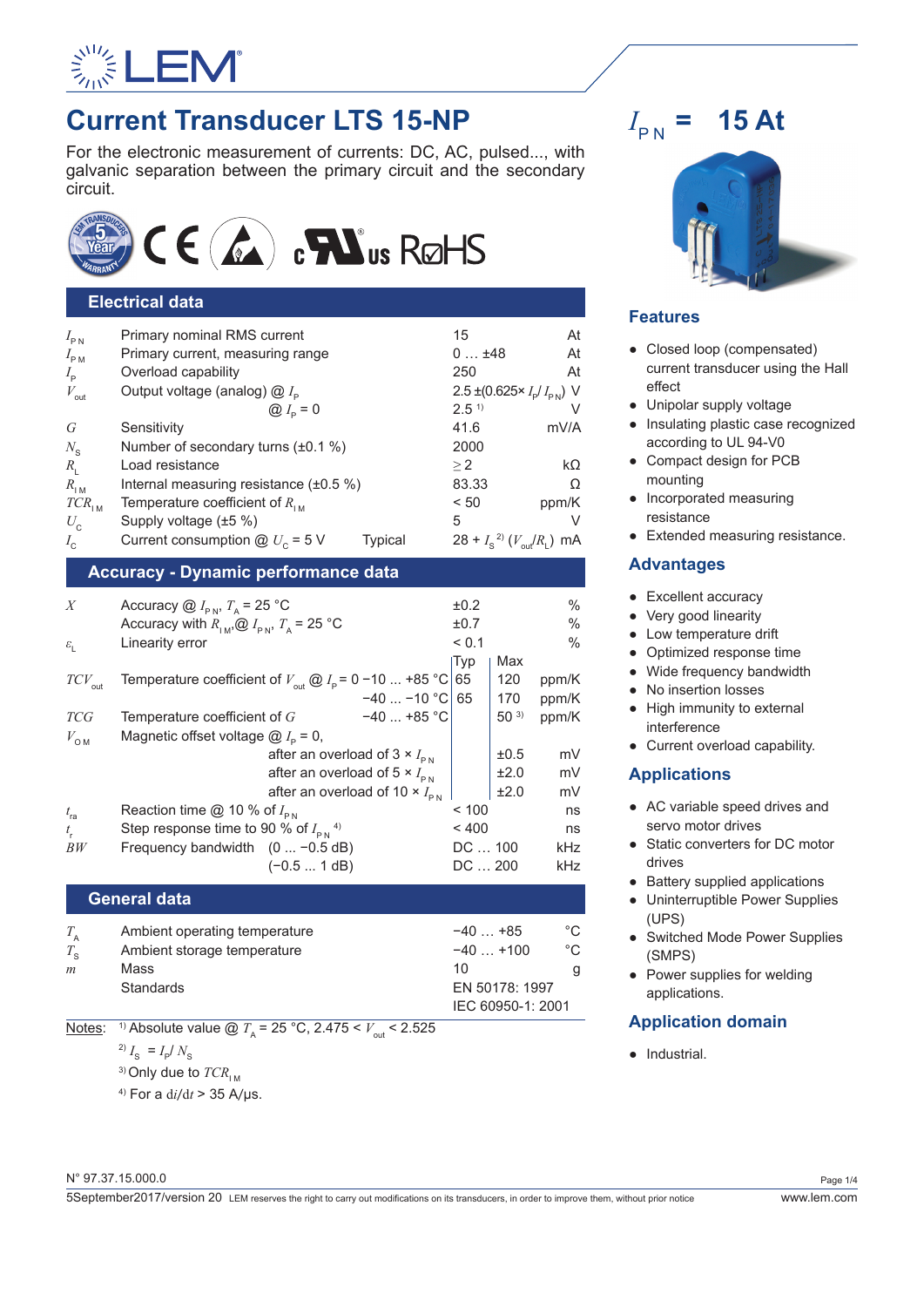

# **UL 508: Ratings and assumptions of certification**

File # E189713 Volume: 2 Section: 1

#### **Standards**

- CSA C22.2 NO. 14-10 INDUSTRIAL CONTROL EQUIPMENT Edition 11
- UL 508 STANDARD FOR INDUSTRIAL CONTROL EQUIPMENT Edition 17

#### **Ratings**

| <b>Parameter</b>                | <b>Symbol</b> | <b>Unit</b> | <b>Value</b>                            |
|---------------------------------|---------------|-------------|-----------------------------------------|
| Primary involved potential      |               | V AC/DC     | 600                                     |
| Max surrounding air temperature |               | °C          | 85                                      |
| Primary current                 | ם י           |             | According to series primary<br>currents |
| Output voltage                  | out           |             | $0$ to 5                                |

## **Conditions of acceptability**

When installed in the end-use equipment, consideration shall be given to the following:

- *1 These devices must be mounted in a suitable end-use enclosure.*
- *2 The terminals have not been evaluated for field wiring.*
- *3 The LTS, LTSR, LTSP Series are intended to be mounted on the printed wiring board of the end-use equipment (with a minimum CTI of 100).*
- *4 The LTS, LTSR, LTSP Series shall be used in a pollution degree 2 environment.*
- *5 Low voltage circuits are intended to be powered by a circuit derived from an isolating source (such as a transformer, optical isolator, limiting impedance or electro-mechanical relay) and having no direct connection back to the primary circuit (other than through the grounding means).*
- *6 The LTS, LTSR, LTSP Series: based on results of temperature tests, in the end-use application, a maximum of 100°C cannot be exceeded at soldering point between primary coil pin and soldering point or on primary bus bar (corrected to the appropriate evaluated max, surrounding air).*
- *7 For LTS, LTSR, LTSP Series, the secondary sensing circuit was evaluated as the circuit intended to be supplied from a Limited Voltage/Current circuit defined in UL 508 standard.*

#### **Marking**

Only those products bearing the UL or UR Mark should be considered to be Listed or Recognized and covered under UL's Follow-Up Service. Always look for the Mark on the product.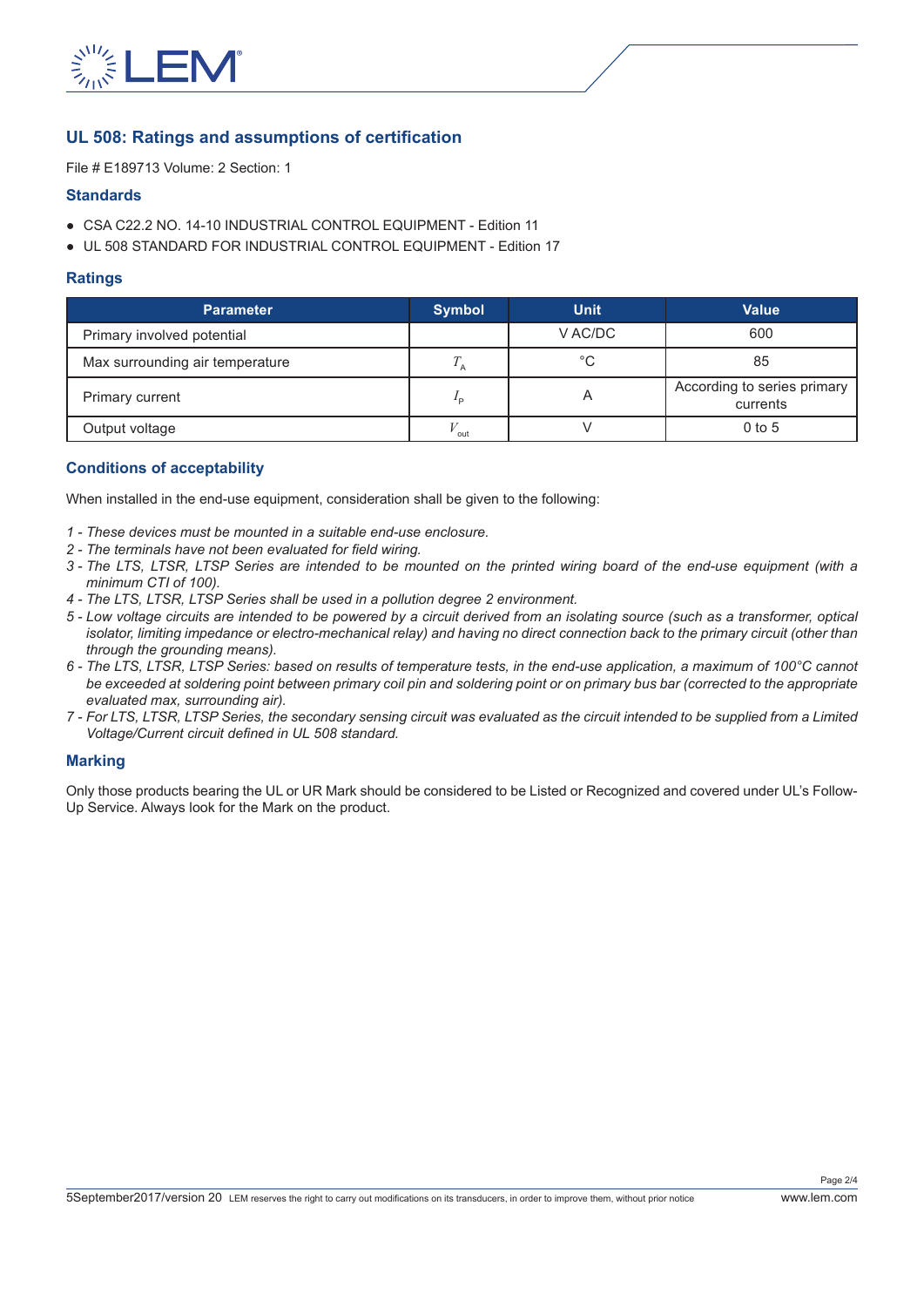

# **Current Transducer LTS 15-NP**

| $\sf{I}$ Insulation coordination $\sf{I}$ |
|-------------------------------------------|
|-------------------------------------------|

| $U_{\rm d}$            | RMS voltage for AC insulation test, 50 Hz, 1 min | 3     | kV |
|------------------------|--------------------------------------------------|-------|----|
| $\hat{U}_{\mathsf{W}}$ | Impulse withstand voltage 1.2/50 µs              | 8 <   | kV |
| $U_{\rm e}$            | Partial discharge extinction RMS voltage @ 10 pC | > 1.5 | kV |
|                        |                                                  | Min   |    |
| $d_{\rm Cp}$           | Creepage distance $1$                            | 15.5  | mm |
| $d_{\rm cl}$           | Clearance $2$                                    | 6.35  | mm |
| <b>CTI</b>             | Comparative tracking index (group IIIa)          | 175   |    |
|                        |                                                  |       |    |

Notes: <sup>1)</sup> On housing

2) On PCB with soldering pattern UTEC93-703.

# **Applications examples**

**According to EN 50178 and IEC 61010-1 standards** and following conditions:

- Over voltage category OV 3
- Pollution degree PD2
- Non-uniform field

|                                                          | <b>EN 50178</b>          | <b>IEC 61010-1</b> |
|----------------------------------------------------------|--------------------------|--------------------|
| $d_{\text{cp}}$ , $d_{\text{cl}}$ , $\hat{U}_{\text{w}}$ | Rated insulation voltage | Nominal voltage    |
| <b>Basic insulation</b>                                  | 600 V                    | 600 V              |
| Reinforced insulation                                    | 300 V                    | 300 V              |

# **Safety**

This transducer must be used in limited-energy secondary circuits according to IEC 61010-1.



This transducer must be used in electric/electronic equipment with respect to applicable standards and safety requirements in accordance with the manufacturer's operating instructions.



Caution, risk of electrical shock

When operating the transducer, certain parts of the module can carry hazardous voltage (e.g. primary busbar, power supply). Ignoring this warning can lead to injury and/or cause serious damage.

This transducer is a build-in device, whose conducting parts must be inaccessible after installation. A protective housing or additional shield could be used. Main supply must be able to be disconnected.